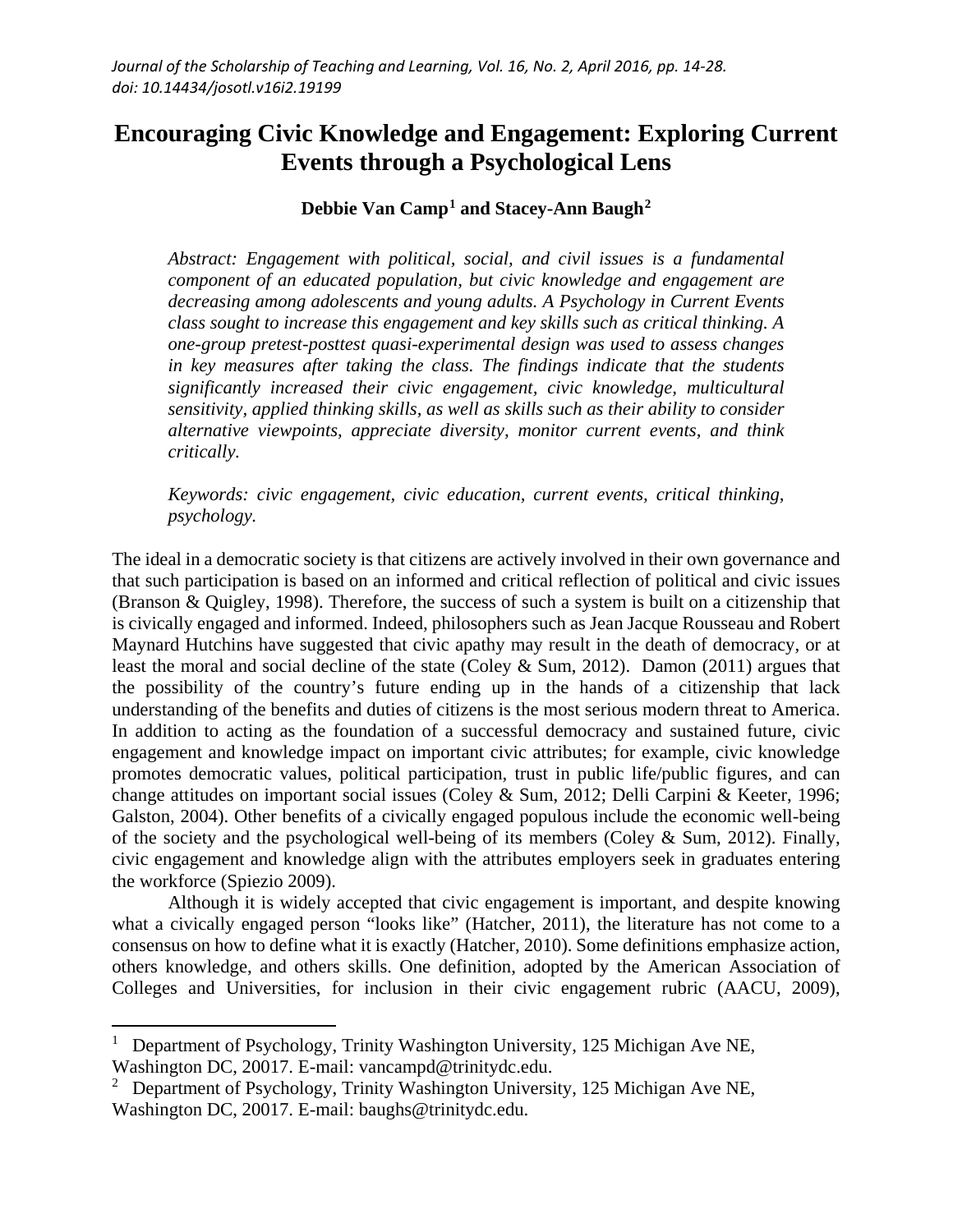emphasizes that civic engagement is multidimensional and includes knowledge, along with skills, values, and motivation. The knowledge component is perhaps the most disagreed upon component, and may be dependent on one's disciplinary perspective (Hatcher, 2011); for example, political scientists likely prize factual knowledge concerning the political process and institutions, whereas social workers are likely more focused on advocacy and justice (Hatcher, 2011). On the other hand, civic skills may cut across all disciplines. Following an extensive review of the literature from a variety of disciplines, Kirlin (2003) listed the categories of civic skills as organization, communication, collective decision-making, and critical thinking. Similarly, other researchers have identified skills commonly observed in active citizens, including taking the perspective of others, critical thinking, and dialogue with diverse peers (Daloz, Keen, Keen & Parks, 1996; Keen & Hall, 2008). Finally, a crucial component of civic engagement is likely civic identity (Colby & Damon, 1992; Daloz et al., 1996). The precise content of such an identity is somewhat intangible, but it likely includes critical thinking and empathy for others as well as a sense of civic agency and social relatedness (Hatcher, 2011; Kahne & Sporte, 2008).

#### *Description of the Problem*

Despite the obvious importance of civic engagement and knowledge, many reports express concern about the levels of both in the U.S. (Coley & Sum, 2012). In particular, adolescents' and young adults' knowledge of and engagement in the civic process are below desirable levels (Coley & Sum, 2012; Galston, 2001). This lack of knowledge is concerning to many because, as Supreme Court Justice Sandra Day O'Connor points out, "the habits of citizenship must be learned . . . But we have neglected civic education . . . and the results are predictably dismal" (Robelen, 2011). The link between civic engagement and knowledge on the one hand, and political participation on the other, means that one consequence of this disengagement is a widely documented decline in the political participation of young Americans. There has been a steady decline in voting participation in young adults between 18 and 29 between 1972 and 2014 with only 45% of young adults voting in the 2012 presidential election and only 21.5% voting in the 2014 midterm election ("Center for Information on Civic Learning", n.d.).

In addition to a general concern with engagement, knowledge, and participation, some scholars have placed particular emphasis on what has been termed the civic empowerment gap (Levinson, 2010) which describes an inequity among social groups in terms of their political participation and influence. More privileged groups typically have more political voice than other groups. Among those groups that are historically and currently underrepresented in the political process are those with low income and less education (Coley & Sum, 2012; Kahne & Sporte, 2008) as well as recent immigrants and those with limited English proficiency (Kahne & Sporte, 2008). This empowerment gap is reflected in the civic knowledge of traditionally oppressed groups. Black, Hispanic, and Native American students perform significantly lower than their White peers on assessments of civic education (U.S. Department of Education, 2010).

#### *Civic Education*

In response to the concerns regarding the civic engagement, knowledge, and participation of Americans generally, and young Americans in particular, there has been a call for an improved and revitalized system for civic education (Coley & Sum, 2012; Gibson & Levine, 2003). Civic engagement is multidimensional and includes knowledge, skills, and identity, all of which can be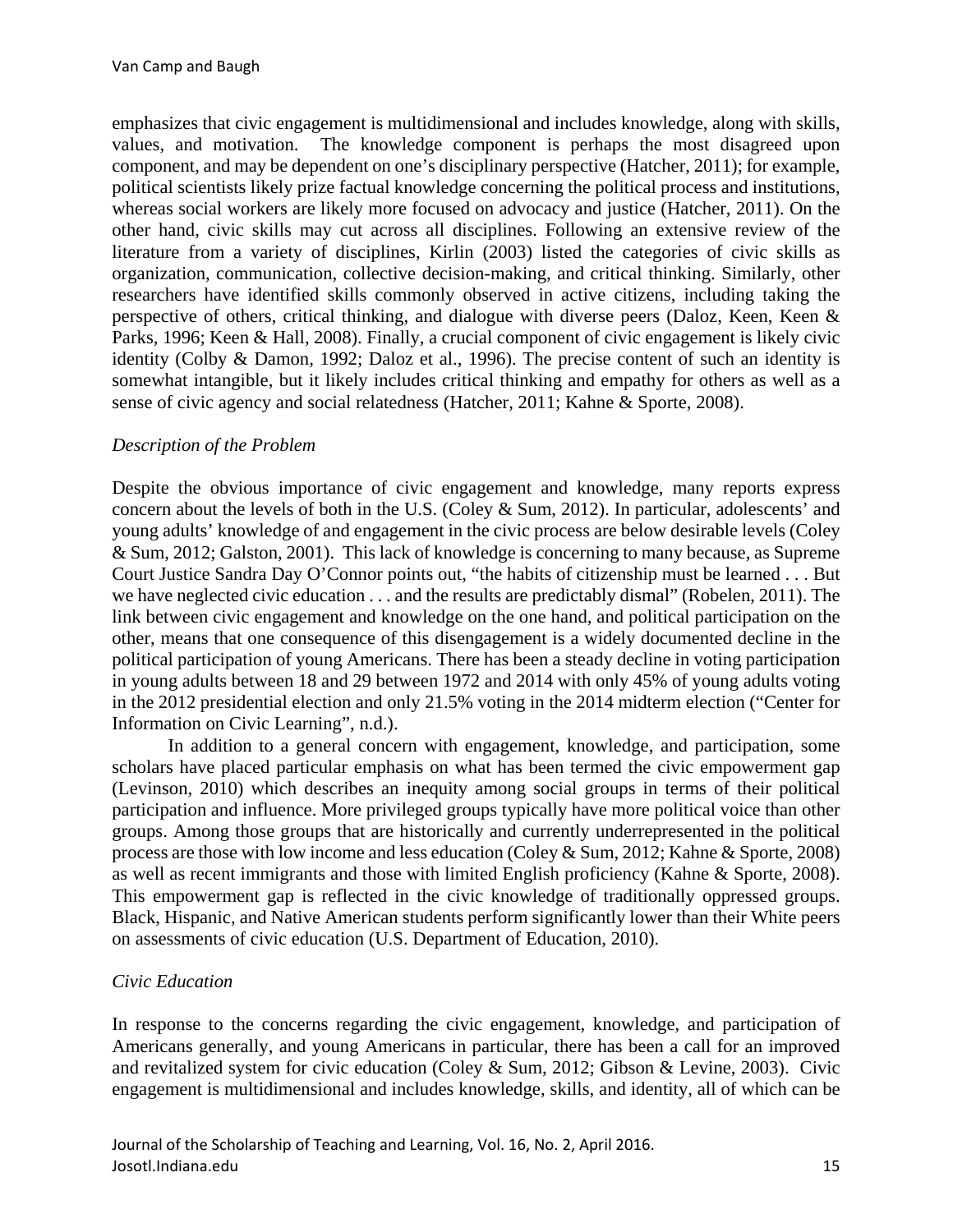encouraged with appropriate educational experiences. Even taking a narrower definition of engagement as a participatory action still allows for the notion that this action-oriented engagement likely starts with education. Civic education might best be described as the ways in which we prepare our young to undertake the role of citizens by providing them with the knowledge and skills necessary to participate in the democratic process (Patrick, 2004). Specifically, this refers to knowledge of civic life, the American political system, the role of citizens in the American democracy, and the relationship between the United States and other nations and general world affairs (Branson & Quigley, 1998). Further aims of civic education include encouraging people to become involved in the issues that affect them and more knowledgeable about the policies related to these issues, as well as to develop associated critical thinking and empathy skills (Hatcher, 2011).

Historically, educators have been responsible for producing citizens with the requisite knowledge, skills, and sense of responsibility to be civically engaged, indeed this educational aim was a primary reason for the establishment of public schooling (Chenneville, Toler & Gaskin-Butler, 2012). Civic education has generally been tackled at the elementary and secondary school levels. However, school-based civic education has been declining at both the elementary and secondary levels. Until the 1960s, American high schools typically offered three courses in civics and government. In contrast, most high schools now only offer one course in "American Government" offered in the  $11<sup>th</sup>$  or  $12<sup>th</sup>$  grade years ("Campaign for Civic Mission", n.d. ). This decline is in large part due to an increased focus on test scores in reading and math which has often come at the expense of social studies curricula (Center on Education Policy, 2006). The philosophical focus of traditional education that imparts facts in a value neutral setting (Fish, 2003), and a shift in focus to value practical career-based knowledge (Chenneville et al., 2012), may also share some responsibility for this decline. This reduction in civic education has unsurprisingly resulted in lower performance in civic assessments for high school students. The U.S. Department of Education (2010) reported that only 64% of  $12<sup>th</sup>$  graders tested at or above the basic level in civic education in 2010 with only 4% of  $12<sup>th</sup>$  graders performing at the advanced level. These scores represent a decline in  $12<sup>th</sup>$  grader performance since 2006.

In an attempt to address the current civic knowledge deficits, and given the limitations of the elementary and secondary school systems, American colleges and universities may once again need to play a role in educating students on how to become active citizens. Of course the extent to which civic education is already prioritized varies widely across institutions. For some it is embedded in their campus mission, and embracing civic education would represent a return to a historic core value (Sullivan, 2000). In particular, increasing the political and civic engagement of less advantaged citizens should result in their concerns and needs receiving more attention (Verba, 2003) and therefore civic education initiatives might help to address the civic empowerment gap and so serve as a form of social justice.

#### *Review of Relevant Literature*

The concerns regarding civic engagement and participation, particularly among the youth, have spurred research examining the kinds of pedagogies that can successfully increase knowledge and engagement. Approaches to instructing specific knowledge is likely to be influenced by the discipline in which the civic education occurs (Hatcher, 2011); however, civic skills known to be related to civic engagement and participation (e.g., critical thinking, perspective taking) can be encouraged with generic pedagogies. For example, classroom experiences such as discussion,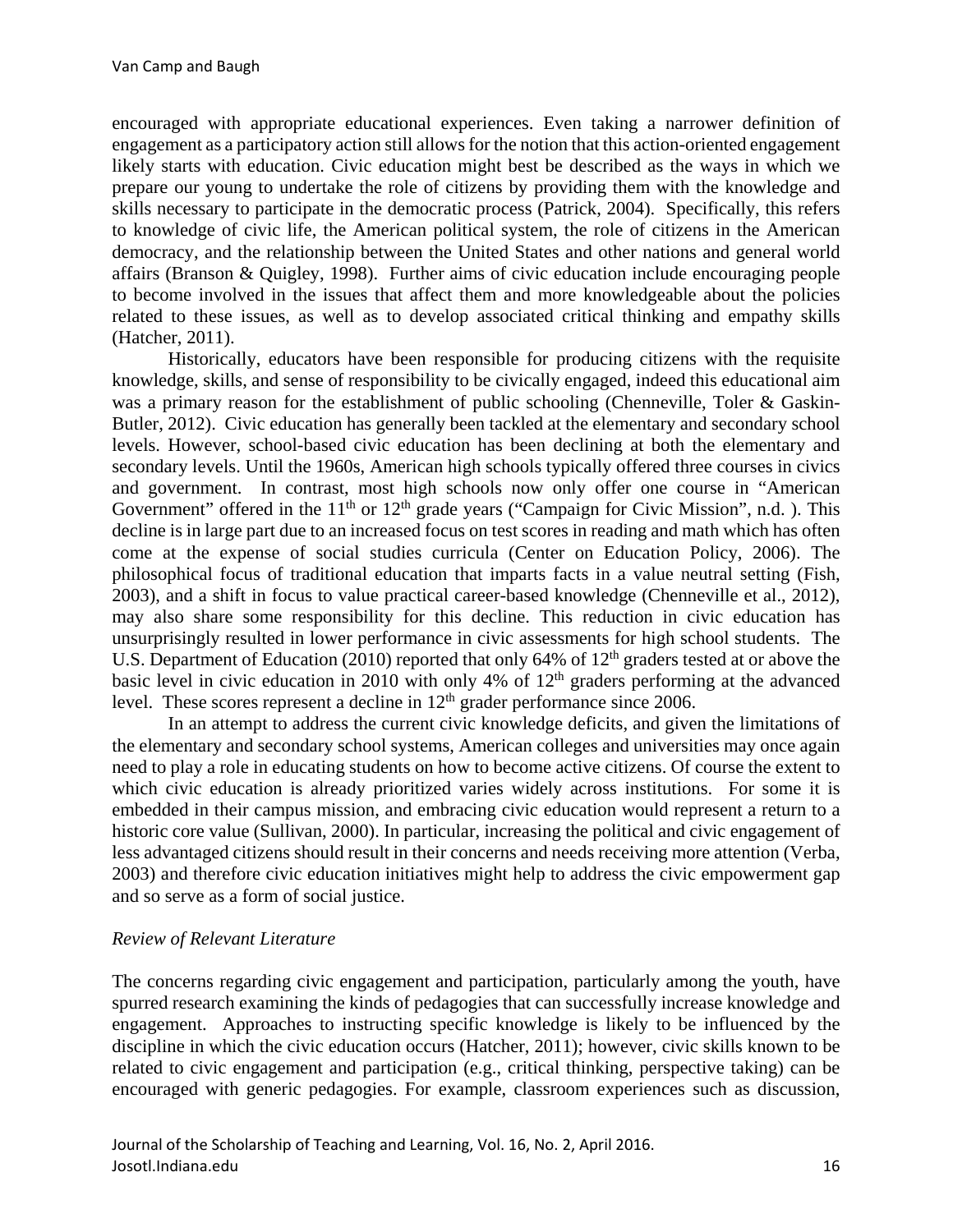reflection, social critique, and debate increase commitment to civic engagement (Chenneville, Toler, Gaskin-Butler, 2012; Hurtado, 2007; Keeter, Zukin, Andolina & Jenkins, 2002). These discussions are especially effective when they include current local and international events, diverse opinions, and an absence of judgment (Kahne & Sporte, 2008; Patrick, 2004).

Research suggests that an open classroom climate, with discussion and analysis of the issues, might be particularly important for minority students (Torney-Purta, Barber, & Wilkenfield, 2007; Youniss & Yates, 1997). Unfortunately, Kahne and Middaugh (2008) report that students of color and relatively low-income students typically receive less civic educational opportunities within the classroom. Kahne and Sporte (2008) found that for low-income students of color, classroom civic learning opportunities such as "learning about problems in society, learning about current events, studying issues about which one cares, experiencing an open climate for classroom discussions of social and political topics" (p. 746) were the strongest predictor of students commitment to civic participation and its impact was larger than any other factor, including prior commitment, extracurricular activities, and neighborhood and family civic engagement. Kahne & Sporte (2008) point out that their results seem to be inconsistent with previous work that suggests enrolling in civic education or government courses did not increase civic participation (see Cook, 1985, for a review) but argue that this suggests that it is not simply enrolling in a relevant class that will make the difference but rather ensuring that students engage in the kinds of activities found to be effective.

# *Purpose*

A *Psychology in Current Events* class was designed to allow students to explore and discuss current events within society and seek to understand them using relevant psychological theories. Special emphasis was placed on introducing students to the laws of the United States relevant to the current events studied, and how they differ from other countries. The class was designed to incorporate the pedagogies known to increase students' civic engagement. In many ways the broad goals of a psychology education are perfectly aligned with encouraging civic engagement. John Dewey—president of the American Psychological Association (APA) in 1899—argued that students need to struggle with social problems and consequently helped establish a progressive education pedagogy that is the basis for what we today call civic education or service learning (Chenneville, Toler & Gaskin-Butler, 2012).

## *Research Aims*

This research aims to assess whether a psychology class incorporating pedagogies known to encourage skills related to civic engagement can significantly improve students civic knowledge and engagement as well as skills and attributes associated with civic engagement. Specifically, the research questions are as follows:

- 1. Will students demonstrate a higher degree of civic knowledge and engagement after taking the class? Specifically, it is hypothesized that the students will show a significant increase in a variety of measures of civic engagement and attributes related to such engagement, such as cultural sensitivity.
- 2. Can such a class significantly improve relevant academic skills known to be related to civic engagement, such as applied thinking skills? It is hypothesized that the pedagogies used in the class will result in a significant difference in a variety of related skills, including applied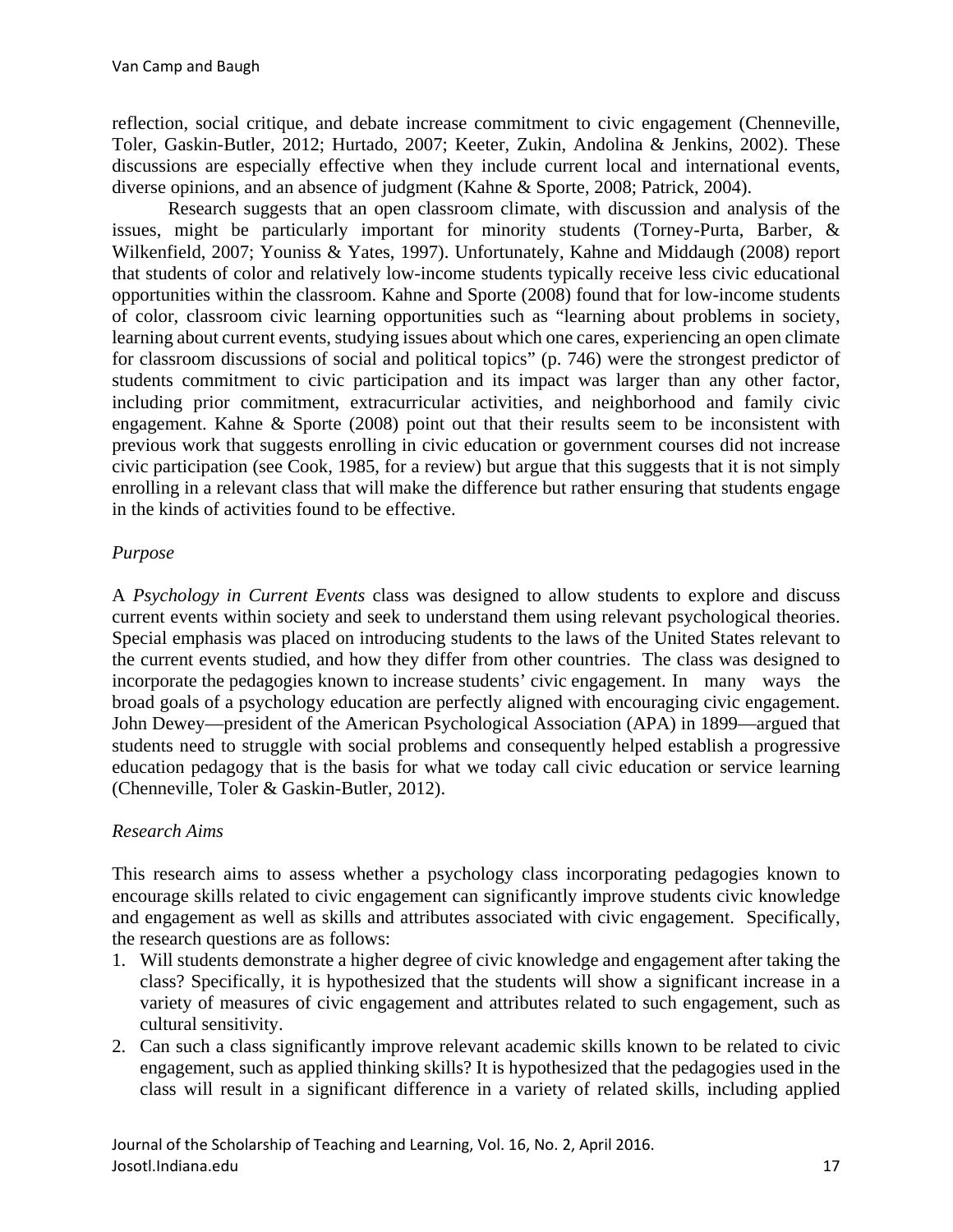thinking skills.

3. What impact will taking the class have on the knowledge and attitudes towards those topics covered in the class? We hypothesize that students will demonstrate increased knowledge of the legal issues surrounding the issues covered but make no hypothesis regarding any attitude change.

## **Method**

#### *Design*

To assess whether students taking the class demonstrate any changes in civic knowledge and engagement, relevant academic skills, and students' knowledge and attitudes, we measured students on these components at the start of the class and then at the end, which allowed for an analysis of change. This one-group pretest-posttest (repeated measures) quasi-experimental design is common in classroom assessment research. Its strength lies in its ability to see change in the same group of participants as the result of some intervening event, in this case the class. This repeated measures approach uses participants as their own control which minimizes the impact of individual differences on the results and therefore reduces error variance. Consequently, this method is very sensitive to any effects and so statistical significant findings are possible with relatively small samples.

#### *Participants*

Participants were thirty-one female students enrolled in a *Psychology in Current Events* course at a small university in Washington, DC. Specifically, the students were from the College of Arts and Science which offers a liberal-arts undergraduate degree with a typical enrollment of approximately 1,000 students. The pre and posttests were given on the first and last day of class and so completion rates were dependent upon students' attendance. Thirty students completed the pre-test, twenty completed the post-test, and sixteen students were present for both classes and therefore completed both. The course was open to students at all levels. However, the majority of students were either juniors (n=15) or seniors (n=11). There were some sophomores (n=5) but no freshmen. On average, the students had taken 72 credit hours (approximately 24 classes) prior to the semester in which they enrolled in *Current Events*. Although not a prerequisite, all students had taken *Introductory Psychology*. In addition, all students had taken a critical reasoning class as well as foundational writing classes.

To adhere to institutional guidelines and to reassure participants of anonymity, demographic information was not collected. However, the students enrolled in the College of Arts and Sciences at the university are all-female, predominantly Black and Hispanic, and traditionally aged students (18-21). The course is a component of the general education curriculum open to any student. The majority of the students were psychology, human relations, and communication majors. However, other majors represented in the class included criminal justice, international affairs, business administration, mathematics, English, and biology.

*Details of the Class*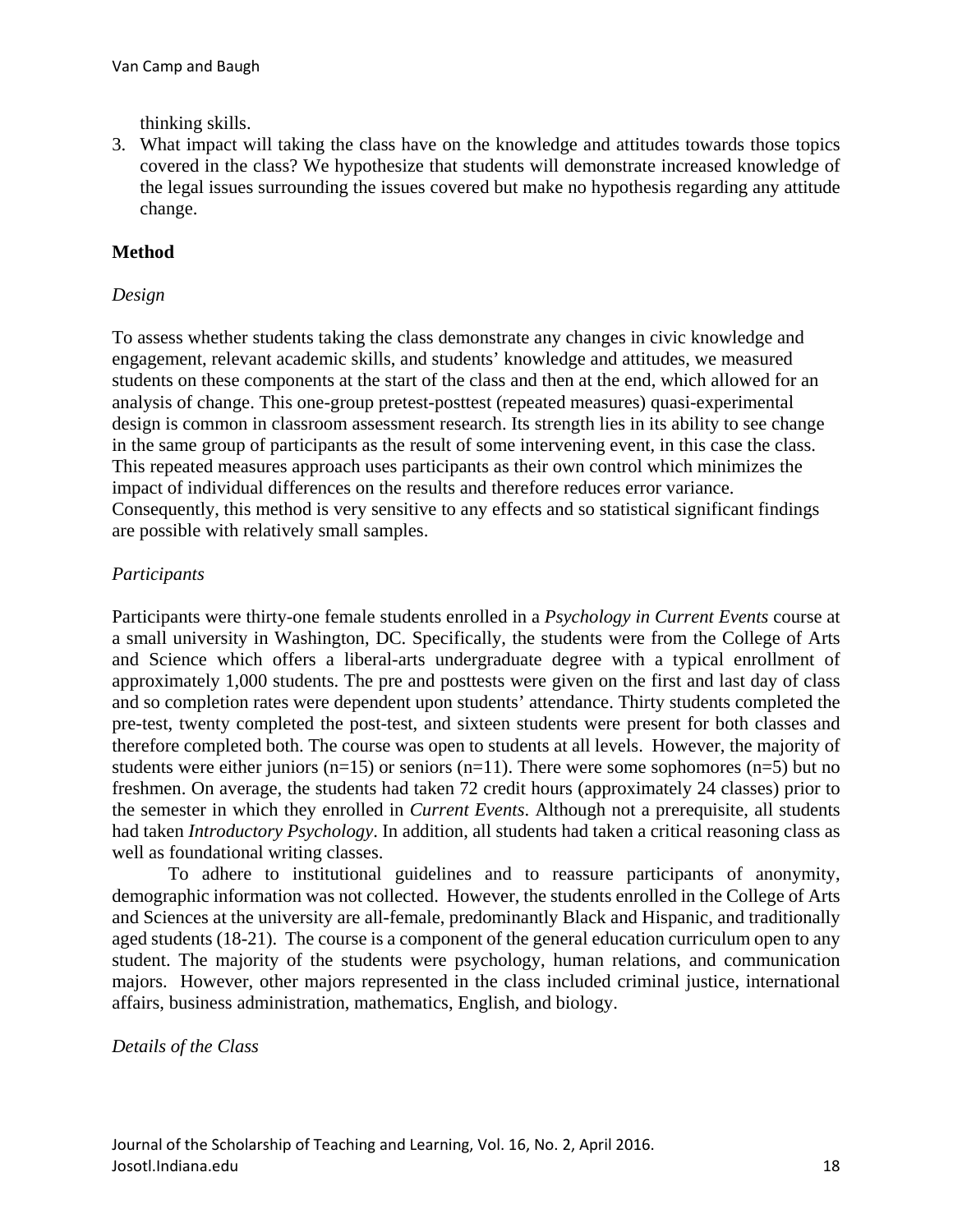*Psychology in Current Events* is a 200 (mid-level) psychology class that explores current events using psychological theories and research. The covered topics in the class are revised each semester to ensure that they reflect the issues that are most relevant at the time. Topics covered in Fall 2013 when this assessment took place included immigration, healthcare reform, gay marriage, U.S involvement oversees, religion in politics, jury decisions, and whistleblowing. The psychological theories presented each week depended on the topic being discussed. For example, immigration was explored from the perspective of social identity theory, acculturation, and realistic conflict theory; jury decisions examined group processes and flawed decision making as well as biases in memory.

The course was team taught by one clinical psychologist and one social psychologist, although both professors were present in all classes. Team teaching allowed the topics covered to be approached from a variety of psychological perspectives and therefore allowed the class to explore many of the nuances.

Requirements of the class included weekly readings presenting the issue from competing viewpoints, reading quizzes, debates (topic and side randomly assigned), and position papers that required students to take a stand on an issue relevant to the assigned class topic and use research, evidence, and proper argumentation to support their position. The first class period of each week was primarily instructor led and students were introduced to the topic and the relevant psychological theories and findings, though we were careful to foster an environment of open dialogue and discussion at all times. The second class period of each week was primarily student led. Students presented information in support of and in opposition to a controversial question relevant to the week's topic and then led a class discussion exploring the nuances of the issue. In all class sessions, the focus was on a careful consideration of the issues, open dialogue, careful reflection, and social critique evidencing critical thinking, all pedagogies known to increase commitment to civic engagement.

## *Procedure*

Students completed a packet of measures designed to assess multiple dimensions relevant to civic engagement and knowledge on the first day of class and then again on the last day of class. These measures were designed to assess knowledge but also skills and attributes that the literature suggests are related to civic engagement, for example, critical thinking, appreciation of diversity, and empathy for others. Completion of these surveys was voluntary and there was no course credit for doing them. The surveys were anonymous and students created their own code that allowed pre and post-test surveys to be matched. The University's Institutional Review Board reviewed the project and deemed it exempt as it involves typical and ongoing assessment of student learning within the context of a class. Since the responses were anonymous and the project deemed exempt by the institution's IRB, informed consent was not necessary.

# *Materials*

*Civic Engagement.* To assess students' level of civic engagement we used four questions from a poll used by Indiana University (Purdue) to assess their service learning courses, for example, "how much do you exercise your responsibility as a citizen". In addition, two questions were included that were based on the Association of American Colleges and Universities value rubric for civic engagement, for example, "how much do you feel able to connect knowledge from your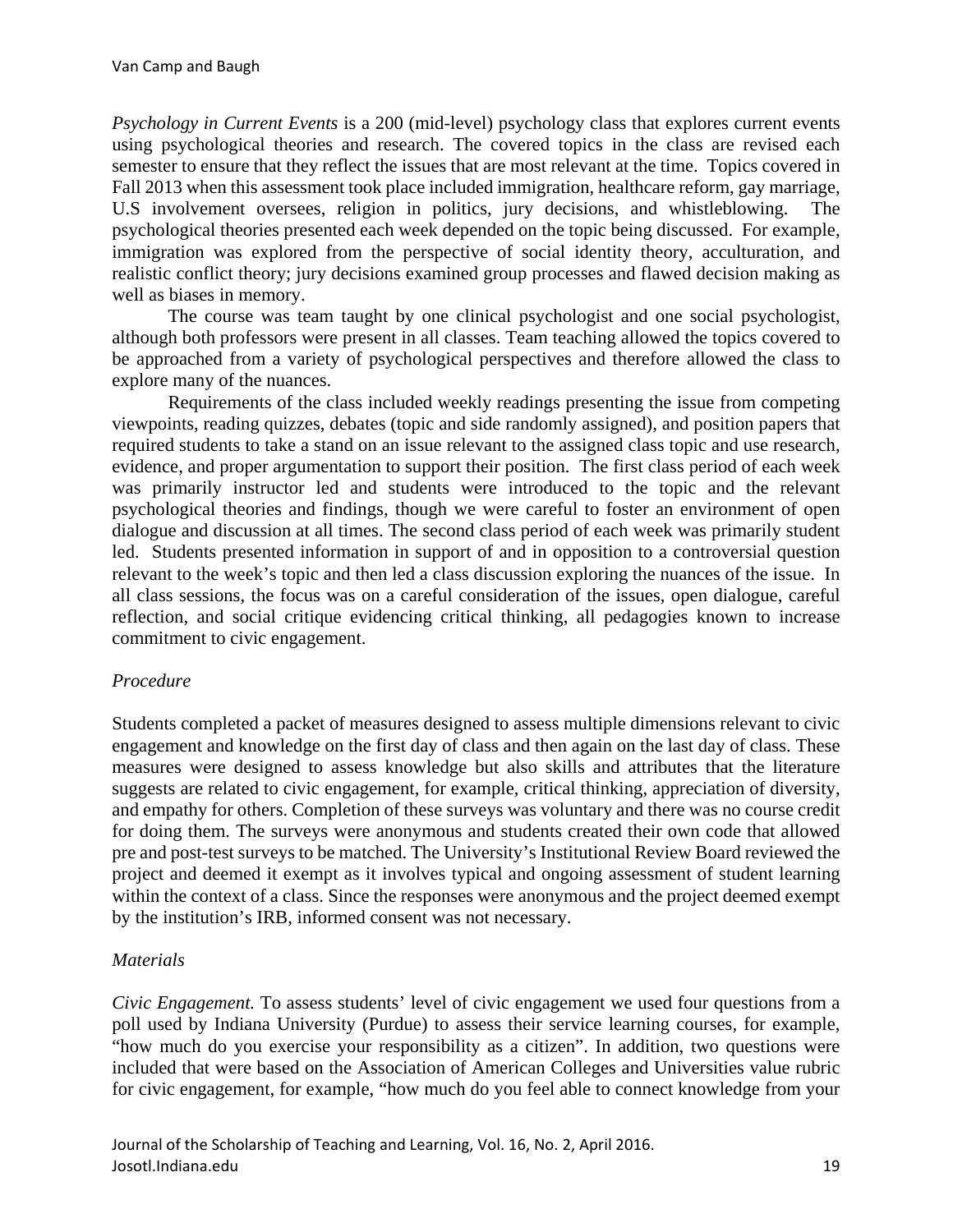academic studies to civic engagement (participation in civic life, politics and government)". Students responded to these items along a 7-point scale from 1 (strongly disagree) to 7 (strongly agree). Students were also asked to rate the extent to which they are engaged with political issues, social issues, and current events using a 7-point scale from 1 (not at all) to 7 (very much). Internal consistency was good at pretest ( $\alpha$  = 0.86) and posttest ( $\alpha$  = 0.80).

*Specific Class Aims*. Twelve questions addressed additional aims of the class relevant to civic knowledge and engagement including considering alternative viewpoints, appreciating diversity, analyzing the role of citizens in the political process, monitoring and understanding current events, and thinking critically about political information. Students rated the extent they felt able to do each of these things from 1 (not at all) to 7 (very much). Internal consistency was high at pretest ( $\alpha$  = 0.91) and posttest ( $\alpha$  = 0.94).

*Munroe Multicultural Attitude Scale Questionnaire* (MASQUE). The MASQUE (Munroe, & Pearson, 2006) assesses multiple aspects of multicultural attitudes/sensitivity. The knowledge (know) subscale consists of seven items, for example "I understand that religious beliefs differ". The empathy (care) subscale consists of five items, for example "I am sensitive to language use other than English". Students responded to all items along a 6-point scale from 1 (strongly disagree) to 6 (strongly agree). Although internal consistency at pretest (know:  $\alpha = 0.71$ ; care:  $\alpha =$ 0.55) and posttest (know:  $\alpha = 0.60$ ; care:  $\alpha = 0.55$ ) was modest, given the number of items and sample size could be considered adequate.

*Applied Thinking Scales*. This was originally designed as an exit interview to assess whether psychology majors acquired the core skills considered important for psychology majors (Peck, Stevenson, Skattebo, Wimer, & Love, 2013). We selected eleven questions to assess general applied thinking skills, for example, "when reading books or watching shows, I am likely to wonder about opposing points of view" and a further ten questions to assess those applied thinking skills attributable to psychology classes, for example, "because of my (psychology) classes I am more likely to consider both sides of an argument". Participants responded to all items along a 7 point scale from 1 (strongly disagree) to 7 (strongly agree). Internal consistency for both subscales was good at pretest (general:  $\alpha = 0.79$ ; class specific  $\alpha = 0.90$ ) and posttest (general:  $\alpha = 0.85$ ; class specific  $\alpha = 0.91$ ).

*Skills.* The class emphasized specific academic skills such as participating in discussions, making speeches to a group, using numerical data to make decisions, using information from a variety of courses to write a report, writing a paper representing a point of view, incorporating feedback when making revisions, and reconsidering one's point of view based on information gathered. Students rated the extent they felt able to do each of these effectively from 1 (not able to do effectively) to 5 (able to do effectively). Internal consistency was good at pretest ( $\alpha$  = 0.85) and posttest ( $\alpha$  = 0.79).

*Confidence.* The students also rated how confident they felt on a 7-point scale from 1 (not at all) to 7 (very) in regards to key skills emphasized in the class: critical thinking, constructing a written argument, constructing an oral argument, presenting evidence, and organizing a paper around a thesis. Internal consistency was good at pretest ( $\alpha$  = 0.77) and posttest ( $\alpha$  = 0.90).

*Legal Knowledge.* Students indicated how much they knew about the legal issues surrounding the topics covered in the class: immigration, drugs and alcohol, healthcare, gay marriage, gay parenting, religion in politics, and gun control. Students rated their knowledge for each topic from 1 (not very much) to 7 (very much). Internal consistency was high at pretest ( $\alpha$  = 0.90) and posttest ( $\alpha$  = 0.94).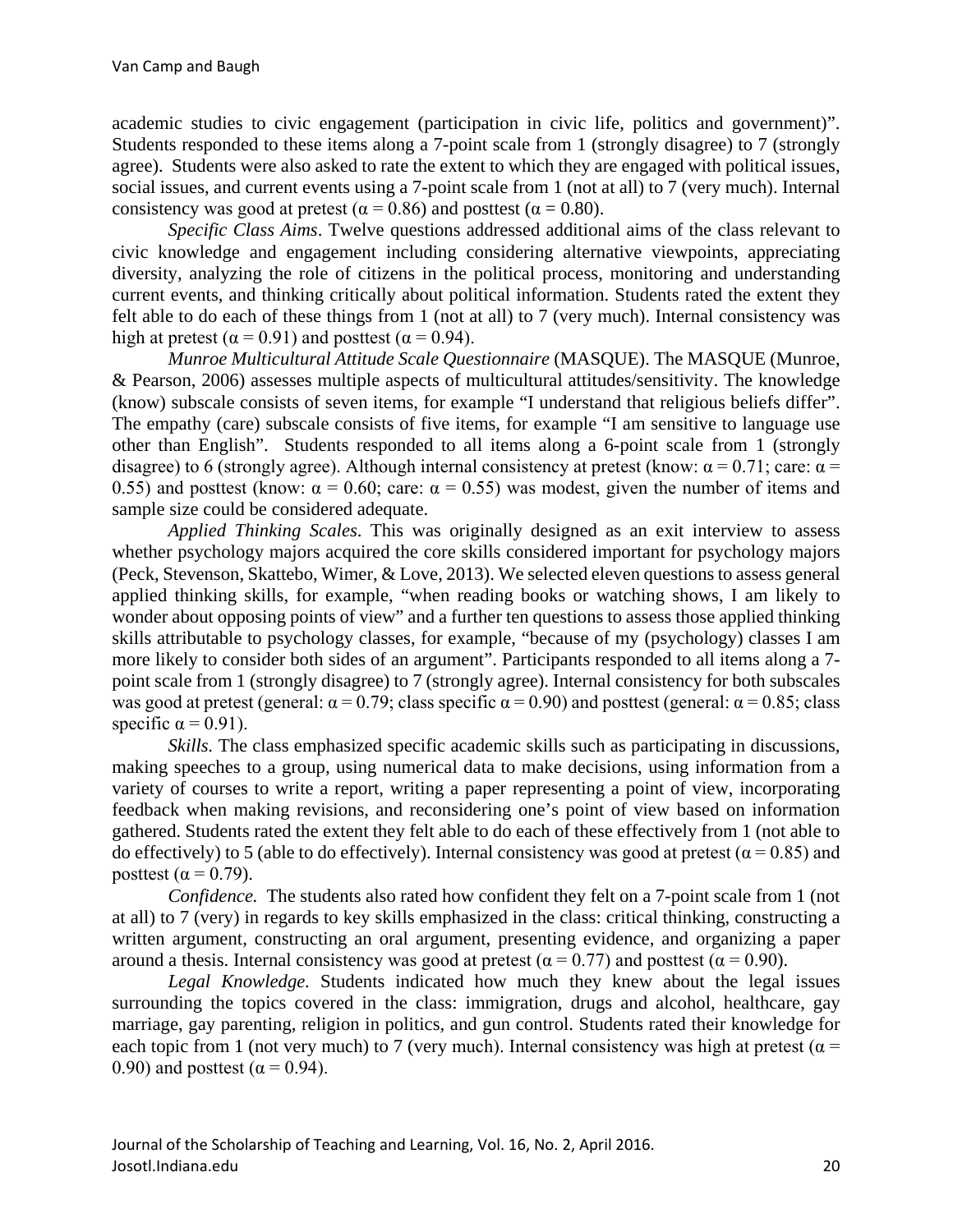*Opinions.* Students were also asked to rate their opinion on a 7-point scale from 1 (very against it) to 7 (very in favor) on the topics covered in the class: the DREAM act, the legal drinking age, healthcare reform ("ObamaCare"), gay marriage, adoption by gay couples, stricter gun control, and US involvement in other countries. Since each of these represent distinct issues, these items were not combined into a single scale but rather were analyzed separately.

# *Data Analysis*

Cronbach's alphas for all measures at both pre and posttest were calculated to ensure they had adequate internal reliability and could be used in further analysis. To compare students' civic knowledge and engagement, related skills, knowledge and attitudes at the end of the class to these same attributes and skills at start of the class, a series of paired samples (correlated) t-tests were performed. In addition, as a measure of effect size, Cohen's d was also calculated. Effect size is increasingly preferred to simple reporting of alpha and significance because it is considered more informative. While significance (alpha) values tell us whether something affects people, effect size tells us by how much it affects them. In other words effect sizes inform readers of "the magnitude or importance of a study's findings" (APA, 2010). Effect sizes for Cohen's d can be interpreted as small (<.3), medium (0.4-0.8) and large ( $>0.8$ ) (Cohen, 1988).

# **Results**

Our first research question asked whether students would demonstrate a higher degree of civic knowledge and engagement after taking the class. Students showed a significant increase in almost all measures of civic knowledge and engagement (see Table 1). While students rated themselves quite highly on civic engagement at pretest, they were significantly higher at posttest. Likewise, students' responses to the items assessing the specific class aims such as considering alternative viewpoints, appreciating diversity, monitor and understand current events, and thinking critically were significantly higher at posttest. Although students rated themselves well above the midpoint on both the knowledge and caring aspects of multicultural attitudes/sensitivity at pretest, they were significantly higher for knowledge at posttest. Furthermore, the effect sizes for all significant findings were medium to large, suggesting that the class has an impact on these components of civic knowledge and engagement.

Our second research question was whether the class would significantly improve relevant academic skills known to be related to civic engagement. Students showed significant increases in a range of skills that were emphasized in the class that are pertinent to civic knowledge and engagement (see Table 1). General applied thinking skills were rated higher at posttest than pretest. Likewise those applied thinking skills attributable to psychology classes also showed a significant improvement from pretest to posttest. Students indicated that academic skills such as participating in discussion, arguing a point of view, and reconsidering one's point of view based on information were significantly better after the class compared to the start of the semester. Likewise, students expressed a higher level of confidence in their skills such as critical thinking and forming/presenting an argument at the end of the semester compared to the start. Again all effect sizes were medium or large.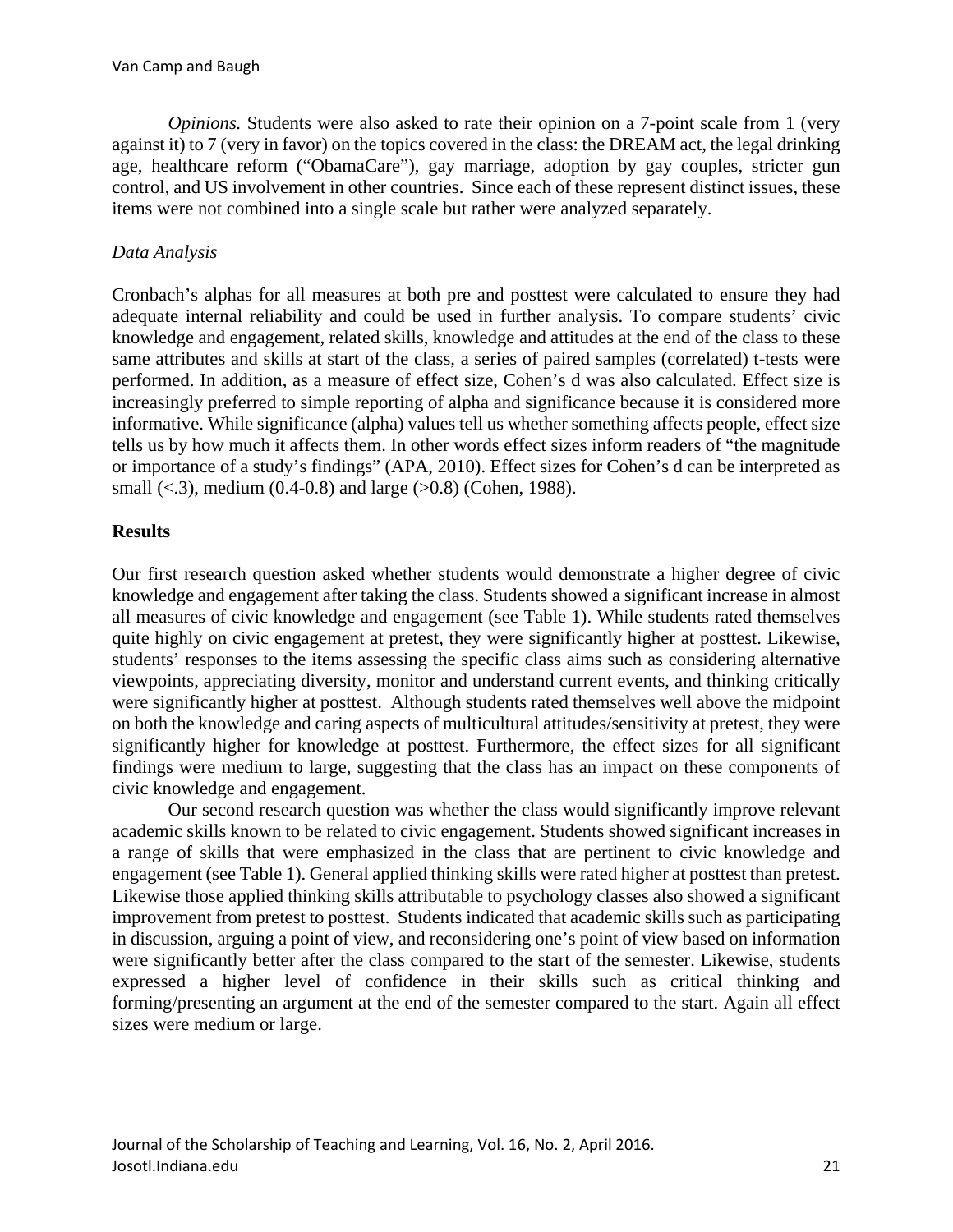|                                       | Pretest    | Posttest                  | Paired                               |
|---------------------------------------|------------|---------------------------|--------------------------------------|
|                                       | M(SD)      | M(SD)                     | t-test                               |
| <b>Civic Knowledge and Engagement</b> |            |                           |                                      |
| Civic Engagement                      | 4.86(1.00) | 5.52(0.71)                | $t(15) = -3.79, p < 0.01, d = 0.76$  |
| Specific Class Aims                   | 4.72(1.05) | 5.38(1.04)                | $t(15) = -2.36, p = .03, d = 0.63$   |
| Multicultural Attitudes (knowledge)   | 5.56(0.42) | 5.79(0.69)                | $t(15) = -2.66, p = .02, d = 0.40$   |
| Multicultural Attitudes (caring)      | 4.51(0.87) | 4.73(1.00)                | $t(15) = -1.04, p = .32, d = 0.26$   |
| <b>Relevant Skills</b>                |            |                           |                                      |
| Applied Thinking (General)            | 4.74(0.72) | 5.65(0.78)                | $t(15) = -6.07, p < 0.001, d = 1.21$ |
| Applied Thinking Skills (Psychology)  | 5.49(0.96) | 6.09(0.81)                | $t(15) = -2.64, p = .02, d = 0.68$   |
| Academic Skills                       | 3.66(0.71) | 4.08(0.63)                | $t(15) = -2.49, p = .03, d = 0.63$   |
| Confidence                            | 5.23(1.24) | 5.87(0.84)                | $t(15) = -2.17, p = .05, d = 0.60$   |
| <b>Relevant Knowledge</b>             |            |                           |                                      |
| Knowledge of Issues Covered           |            | $4.42(1.31)$ $5.57(0.97)$ | $t(15) = -3.79, p < 0.01, d = 0.99$  |

# **Table 1. Results of t-test and descriptive statistics for knowledge and skills**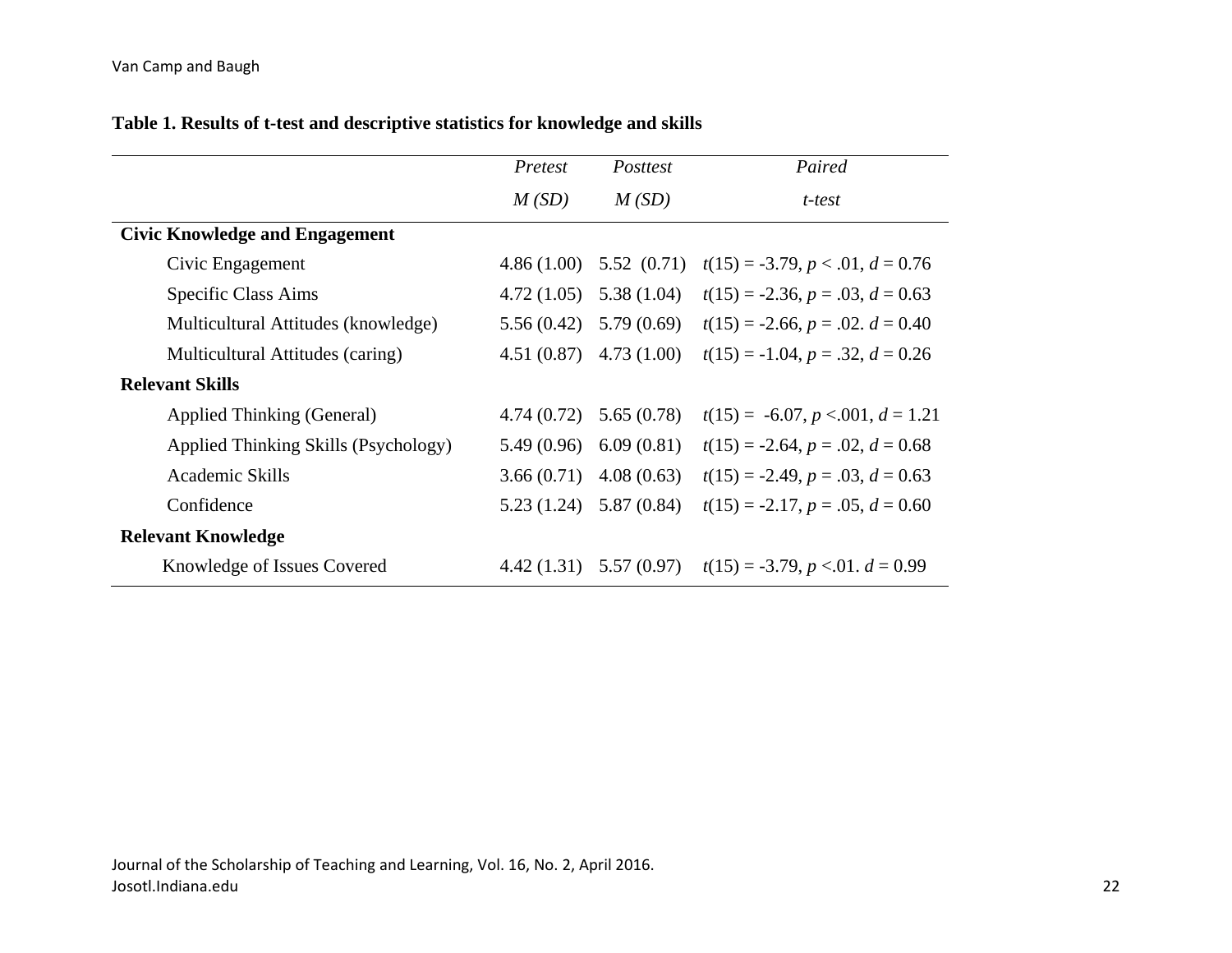|                                     | Pretest | <i>Posttest</i> | Paired                                                           |
|-------------------------------------|---------|-----------------|------------------------------------------------------------------|
|                                     | M(SD)   | M(SD)           | t-test                                                           |
| <b>DREAM</b> Act                    |         |                 | 5.81 (1.42) 6.63 (0.72) $t(15) = -2.66$ , $p = .02$ , $d = 0.73$ |
| Lowering the US Drinking Age        |         |                 | 2.81 (1.94) 4.34 (2.56) $t(15) = -2.67$ , $p = .02$ , $d = 0.67$ |
| <b>Adoption by Gay Couples</b>      |         |                 | 5.75 (1.77) 6.16 (1.63) $t(15) = -2.28$ , $p = .04$ . $d = 0.57$ |
| Gay Marriage                        |         |                 | 5.81 (1.80) 5.94 (1.77) $t(14) = -1.00, p = .33, d = 0.25$       |
| <b>Healthcare Reform</b>            |         |                 | 5.93 (1.44) 6.20 (1.15) $t(15) = -0.85$ , $p = .41$ , $d = 0.22$ |
| <b>Stricter Gun Control</b>         |         |                 | 5.75 (1.34) 5.91 (1.34) $t(15) = -0.34$ , $p = .74$ , $d = 0.08$ |
| U.S. Involvement in Other Countries |         |                 | 3.38 (1.63) 4.06 (2.23) $t(15) = -1.10$ , $p = .29$ , $d = 0.28$ |

**Table 2. Results of t-test and descriptive statistics for attitudes towards specific issues covered in the class**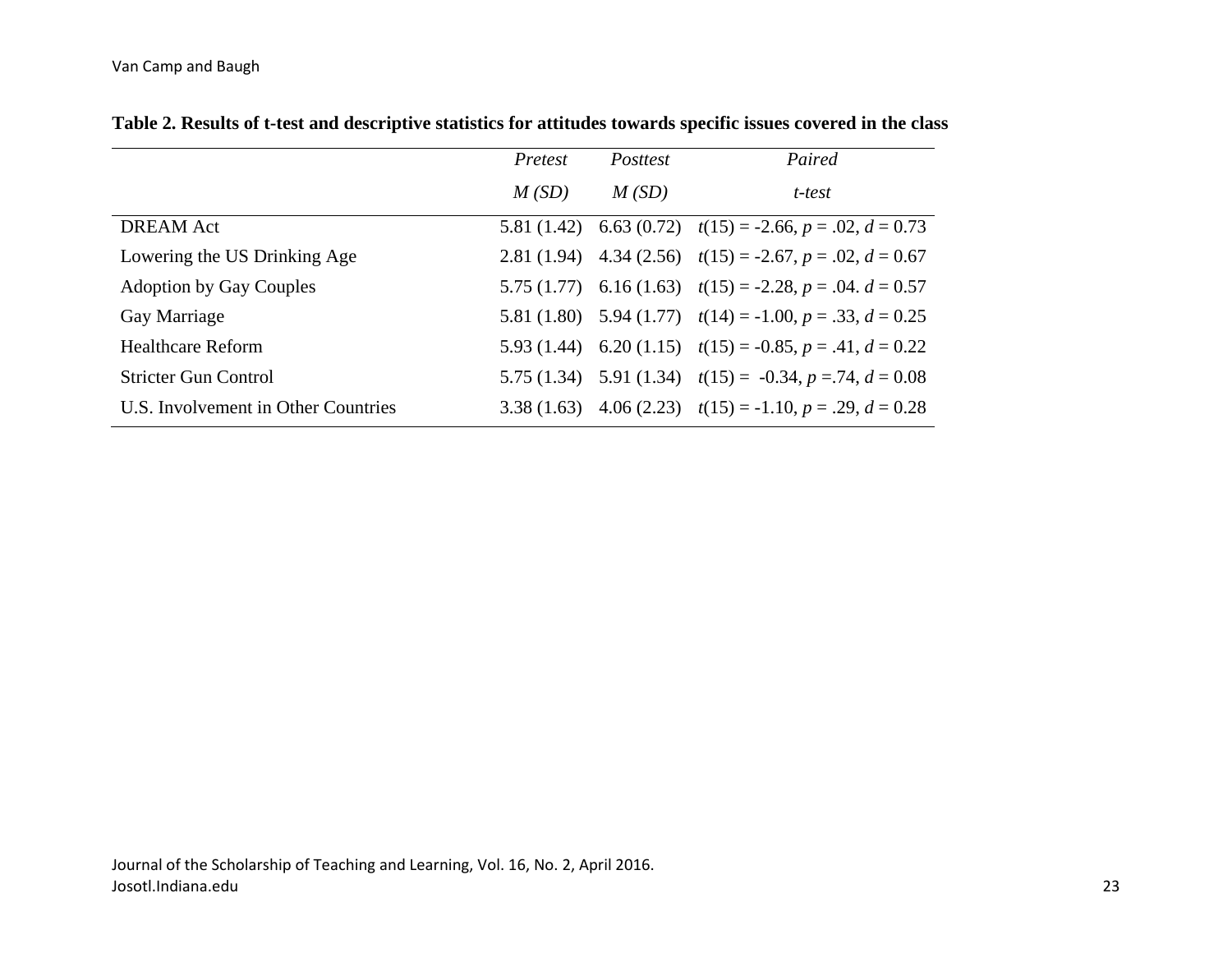Finally, we asked whether taking the class would affect knowledge and attitudes towards those topics covered in the class. Students showed a significant increase in knowledge surrounding the key issues covered in the class at posttest compared to pretest and the effect sizes were large (see Table 1). In addition, although it was not an explicit aim of the class, students also evidenced a change in attitudes on some of the issues covered (see Table 2). Specifically, they were significantly more in favor of the DREAM act, lowering the US drinking age, and adoption by gay couples at posttest, compared to pretest. There was no significant change in their attitudes towards healthcare reform, gay marriage, gun control, or US involvement in other countries.

## **Discussion and Conclusion**

A successful democracy depends on engaged citizens (Branson & Quigley, 1998), in part because civic engagement and knowledge result in civic participation. However, the level of both knowledge and engagement is lower than ideal and is declining (Coley & Sum, 2012). This is particularly the case for young Americans. A revitalized focus on civic education is one possible solution to this problem. As middle and high schools increasingly focus on reading and math skills the task of civic education may fall to higher education. In addition to an overall increase in civic engagement, education may also serve to level the playing field for young Americans whose homes and communities might not emphasize civic engagement, and therefore help to close what has been termed the civic empowerment gap (Levinson, 2010).

Many of the goals of a psychology class are well suited to the developing the skills needed for civic engagement (Chenneville, Toler, Gaskin-Butler, 2012; Hurtado, 2007). In addition, studying issues about which the students care has been shown to enhance civic learning opportunities (Kahne and Sporte. 2008). Therefore, a *Psychology in Current Events* class provided an ideal classroom setting in which to emphasize the knowledge, skills, and attributes important for a civically educated student. The pedagogical approach of the class was informed by literature which has assessed the efficacy of civic education courses, and consequently the class focused on social problems and engaging current events that were relevant to the students and critically explored them using open classroom discussion, debates, and critical reflection. Students gained experience critically examining issues, debating positions, and forming arguments.

Students showed a significant increase in their self-reported civic engagement. They also rated themselves as more able to consider alternative viewpoints, appreciate diversity, monitor and understand current events, and think critically. Students also reported improvement in other skills pertinent to civic knowledge and engagement, including applied thinking skills, participating in discussion, arguing a point of view, and reconsidering one's point of view based on information. Students reported a higher level of confidence in skills such as critical thinking and forming/presenting an argument. Finally, there was an increase in knowledge of those social issues explored in the class. This initial evidence suggests that a course offered by the psychology department focusing on current events provides an opportunity to engage students with political and civic issues and to develop the knowledge, skills, and attributes that allow them to be engaged and active citizens.

There are a number of limitations to the current assessment. First, it is of course important to note that the data presented is self-report and so future work should assess whether there is any actual change in students' skills and attributes. Second, and perhaps most crucially, future research should assess whether the changes reported here result in any sustained behavioral changes, for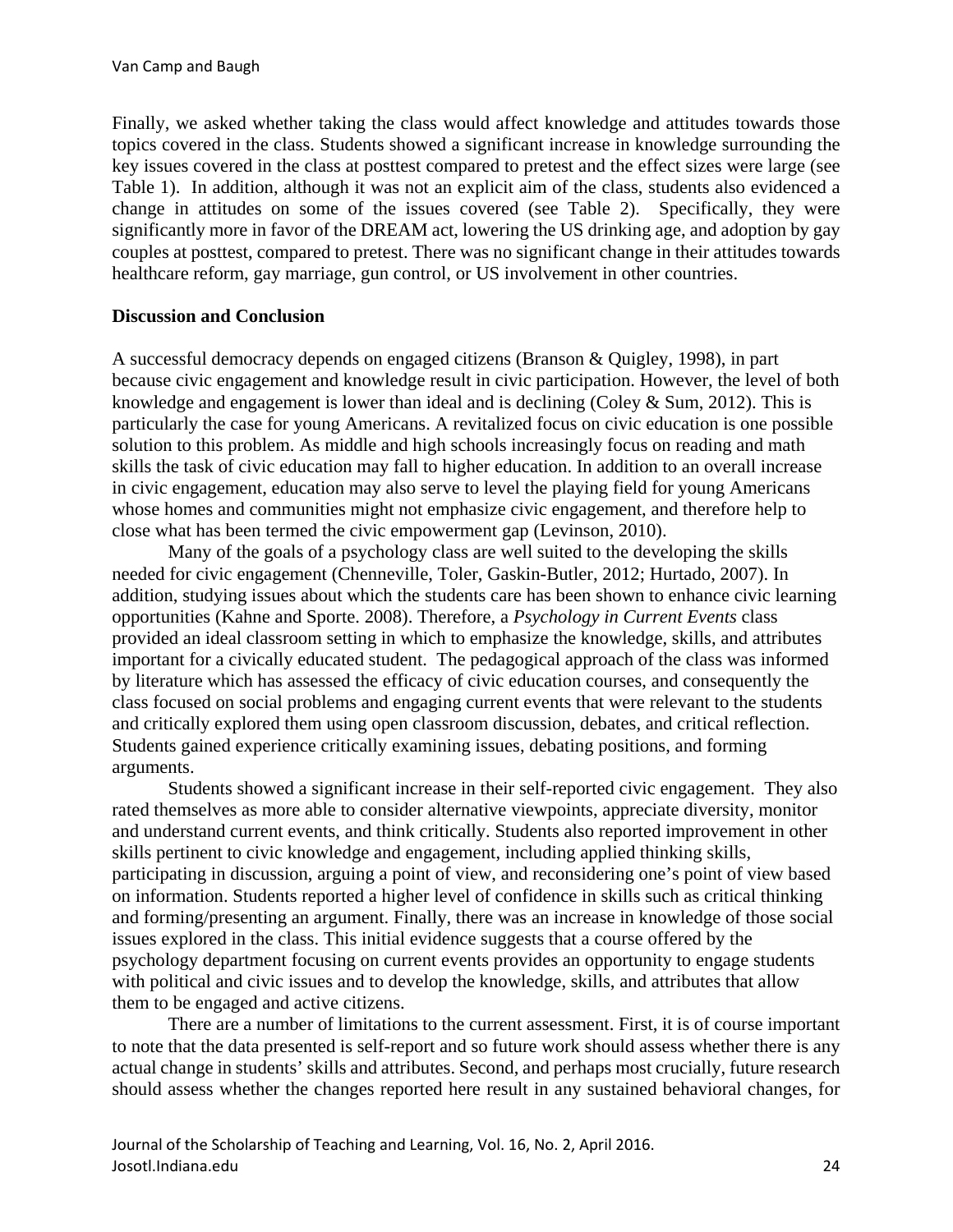example, higher levels of civic participation. In addition, there are some limitations inherent in a one-group design; despite the significant findings with medium to large effect sizes, without a control group, we cannot be sure the observed changes are due to the class and not some other unaccounted for factor. Future research replicating these findings using a non-equivalent control group design would strengthen confidence in the value of this kind of class. Further, this study relied upon a relatively small convenience sample with students who elected to take the course. As such, both sample size and self-selection issues may impact on the ability to generalize and replicate the key findings. Similarly, there was some attrition in our sample, only 53% of all enrolled students were present in both classes to complete the pre and posttests. The benefit of a paired samples t-test is that significant results are possible even with such a small sample available for final analysis, as was the case in our data. Furthermore, the effect sizes add confidence to these findings.

We have argued that a psychology class provided the ideal setting to encourage a change in students' civic engagement, and that we implemented it at an institution which serves a student body for which such change may be transformational. The characteristics of the University and the relationship between the students and the faculty may make this course especially effective in this setting. However, the course was designed to address the noted deficits in civic education and there is a need for all our young citizens to be more engaged and knowledgeable and so it is likely that this course could be widely adopted in many institutions with the same end. In addition, although we offer the course via the psychology department, it is certainly possible that it could be successfully implemented in other social science courses using the same curricular components presented here.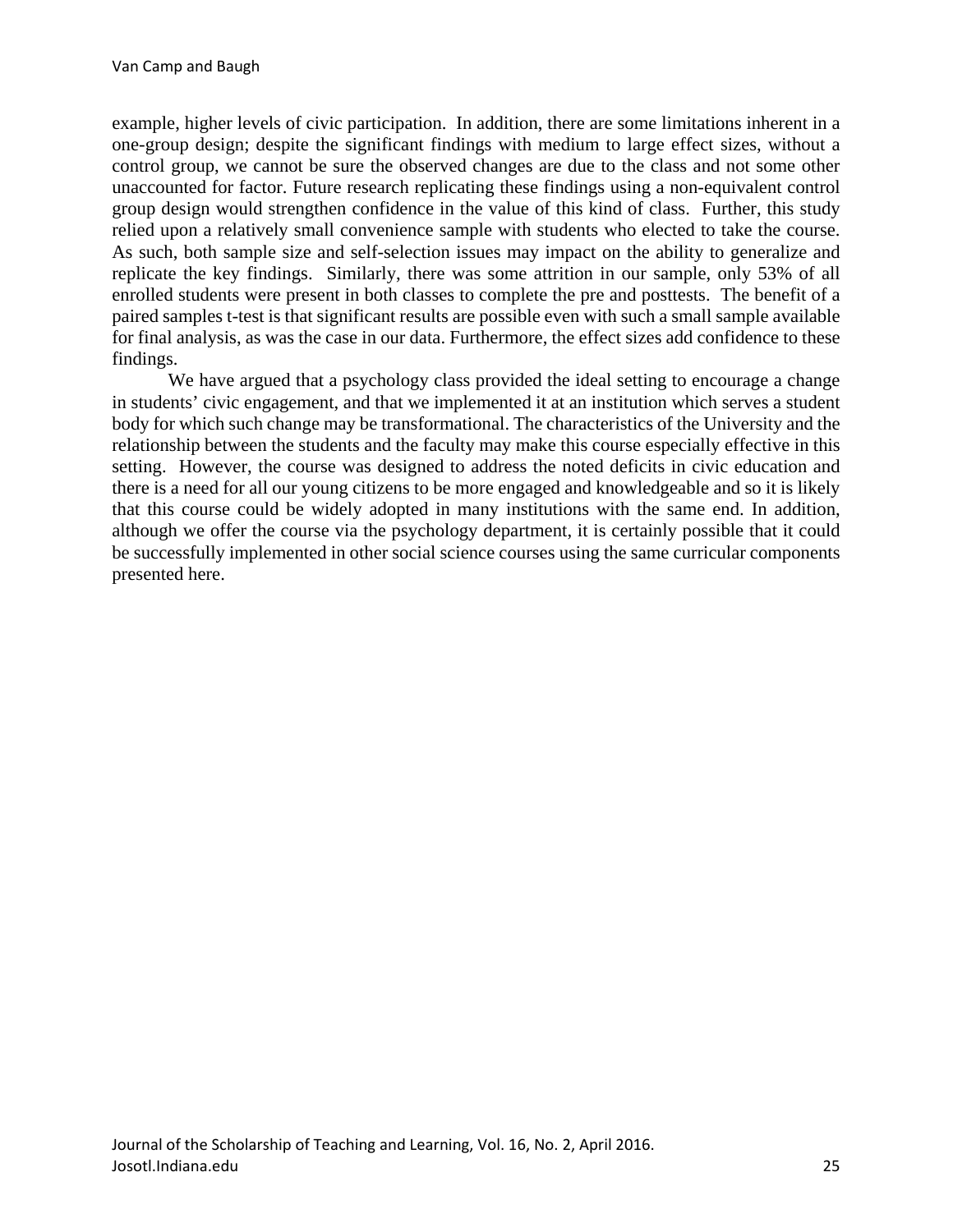### **References**

American Association of Colleges and Universities (AACU) (2009). VALUE rubrics, VALUE: Valid Assessment of Learning in Undergraduate Education. Retrieved June 3, 2015, from [https://www.aacu.org/value/metarubrics.cfm.](https://www.aacu.org/value/metarubrics.cfm)

American Psychological Association (2010). Publication manual of the American Psychological Association. Washington, DC: American Psychological Association.

Branson, M.S. & Quigley, C.N. (1998). The role of civic education. Retrieved June 3, 2015, from [http://www.gwu.edu/~ccps/pop\\_civ.html.](http://www.gwu.edu/%7Eccps/pop_civ.html)

Campaign for the Civic Mission of Schools: Civic learning fact sheet (n.d.)*.* Retrieved May 2, 2015, from [http://www.civicmissionofschools.org/the-campaign/civic-learning-fact-sheet.](http://www.civicmissionofschools.org/the-campaign/civic-learning-fact-sheet)

Center on Education Policy. (2006). From the capital to the classroom: Year four of the No Child Left Behind Act. Washington, DC: Center on Education Policy.

Center for Information & Research on Civic Learning and Engagement Quick Facts (n.d.). Retrieved May 2, 2015 from [http://www.civicyouth.org/quick-facts/235-2/.](http://www.civicyouth.org/quick-facts/235-2/)

Chenneville, T., Toler, S., & Gaskin-Butler, V. T. (2012). Civic engagement in the field of psychology. *Journal of the Scholarship of Teaching and Learning*, *12*(4), 58–75.

Colby, A. & Damon, W. (1992). Some do care: Contemporary lives of moral commitment. New York: Free Press.

[Cohen,](https://en.wikipedia.org/wiki/Jacob_Cohen_(statistician)) J. (1988). Statistical Power Analysis for the Behavioral Sciences (2nd Ed.). Lawrence Erlbaum Associates.

Coley, R.J. & Sum, A. (2012). Fault lines in our democracy: Civic knowledge, voting behavior, and civic engagement in the United Sates. Educational Testing Service. Retrieved June 3, 2015 from, [http://www.ets.org/s/research/19386/rsc/pdf/18719\\_fault\\_lines\\_report.pdf.](http://www.ets.org/s/research/19386/rsc/pdf/18719_fault_lines_report.pdf)

Cook, T. (1985). The bear market in political socialization and the costs of misunderstood psychological theories. *American Political Science Review*, 79, 1079-1093.

Daloz, L., Keen, C., Keen, J., & Parks, S. (1996). Common fire: Lives of commitment in a complex world. Boston, MA: Beacon Press.

Damon, W. (2011, July 13). The core of civic virtue. Hoover Digest, 3. Retrieved June 3, 2015, from [http://www.hoover.org/research/core-civic-virtue.](http://www.hoover.org/research/core-civic-virtue)

Delli Carpini, M.X. & Keeter, S. (1996). What Americans know about politics and why it matters. New Haven, CT: Yale University Press.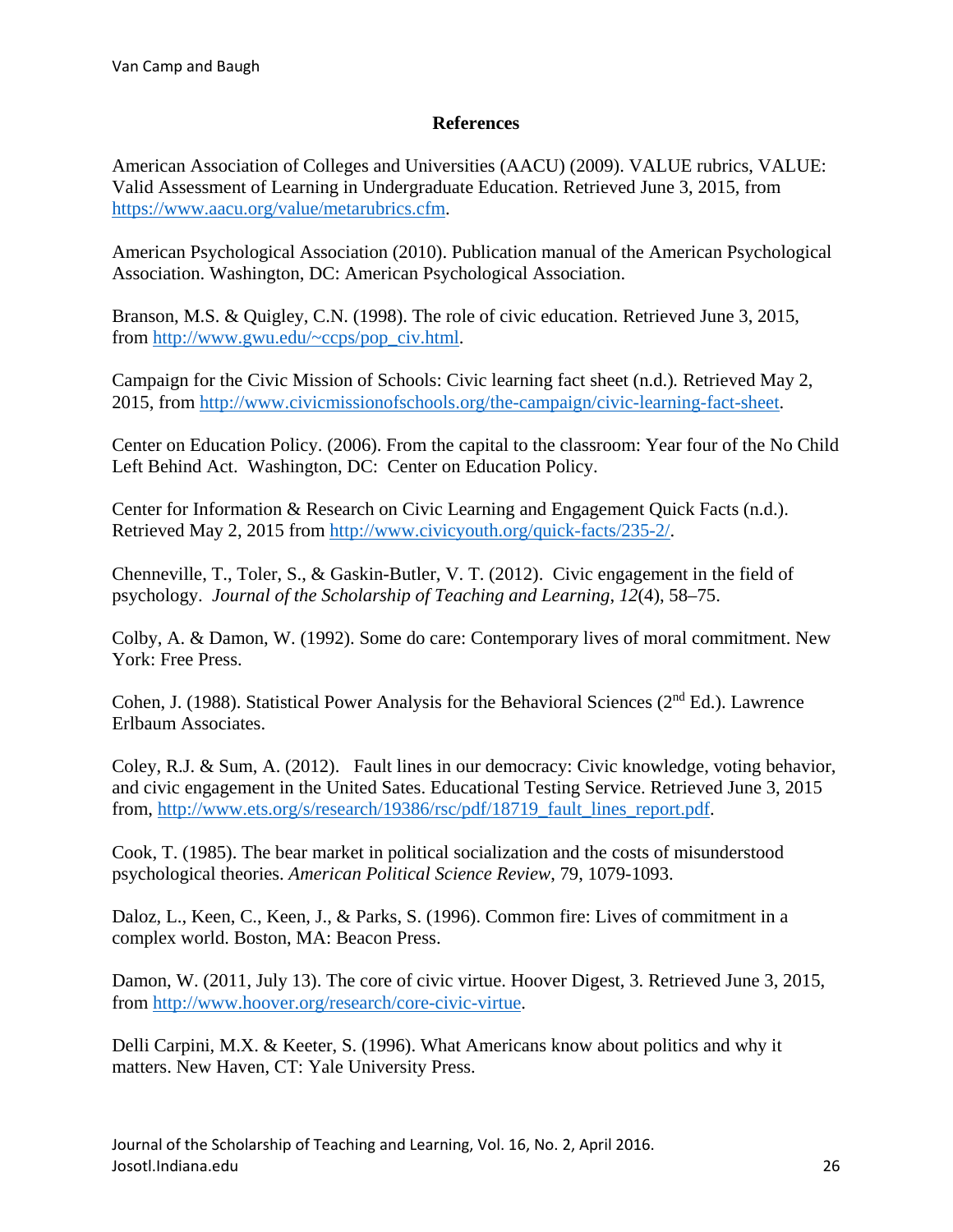Fish, S. (2003, May 16). Aim low. *Chronicles of Higher Education*, p. C5.

Galston, W. (2001). Political knowledge, political engagement, and civic education. *Annual Review of Political Science,* 4, 217-234.

Galston, W.A. (2004). Civic education and political participation. *Political Science and Politics, 37*, 263-266.

Gibson, C., & Levine, P. (2003). The civic mission of schools. New York: Carnegie Corporation of New York and the Center for Information and Research on Civic Learning.

Hatcher, J.A.(2010). Defining the catchphrase: Understanding the civic engagement of college students*. Michigan Journal of Community Service Learning*, 16, 95-100.

Hatcher, J.A. (2011). Assessing civic knowledge and engagement. *New Directions for Institutional Research*, 149, 81-92. doi: 10.1002/ir.382

Hurtado, S. (2007). Linking diversity with the educational and civic missions of higher education. *The Review of Higher Education*, 30, 185-196. DOI: 10.1353/rhe.2006.0070

Kahne, J. and Middaugh, E. (2008). Democracy for some. The civic opportunity gap in high school. Working Paper #59. The Center for Information and Research on Civic Learning and Engagement (CIRCLE). Retrieved June 4, 2015 from, [http://civicyouth.org/circle-working](http://civicyouth.org/circle-workingpaper-59-democracy-for-some-the-civic-opportunity-gap-in-high-school/) [paper-59-democracy-for-some-the-civic-opportunity-gap-in-high-school/](http://civicyouth.org/circle-workingpaper-59-democracy-for-some-the-civic-opportunity-gap-in-high-school/)

Kahne, J.S. & Sporte, S.E. (2008). Developing citizens: The impact of civic learning opportunities on students' commitment to civic participation. *American Educational Research Journal,* 45(3), 738-766. doi: 10.3102/0002831208316951

Keen, C., & Hall, K. (2008). Post-graduation service and civic outcomes for higher financial need students of a multi-campus, co-curricular service-learning college program. *Journal of College and Character,* 10, 1-15.

Keeter, S., Zukin, C., Andolina, M., & Jenkins, K. (2002). The civic and political health of the nation: A generational portrait. Retrieved June 4, 2015, from, [http://pollcats.net/downloads/civichealth.pdf.](http://pollcats.net/downloads/civichealth.pdf)

Kirlin, M. (2003). The role of civic skills in fostering civic engagement. Working Paper #06. The Center for Information and Research on Civic Learning and Engagement (CIRCLE). Retrieved June 3, 2015 from,

<http://civicyouth.org/circle-working-paper-06-the-role-of-civic-skills-in-foster-civicengagement/>

Levinson, M. (2010). The civic empowerment gap: Defining the problem and locating solutions. In L.R. Sherrod, J. Torney-Purta & C.A. Flanagan (Eds.), Handbook of Research on Civic Engagement in Youth (pp. 221-261). Hoboken, NJ: John Wiley and Sons. doi: 10.1002/9780470767603